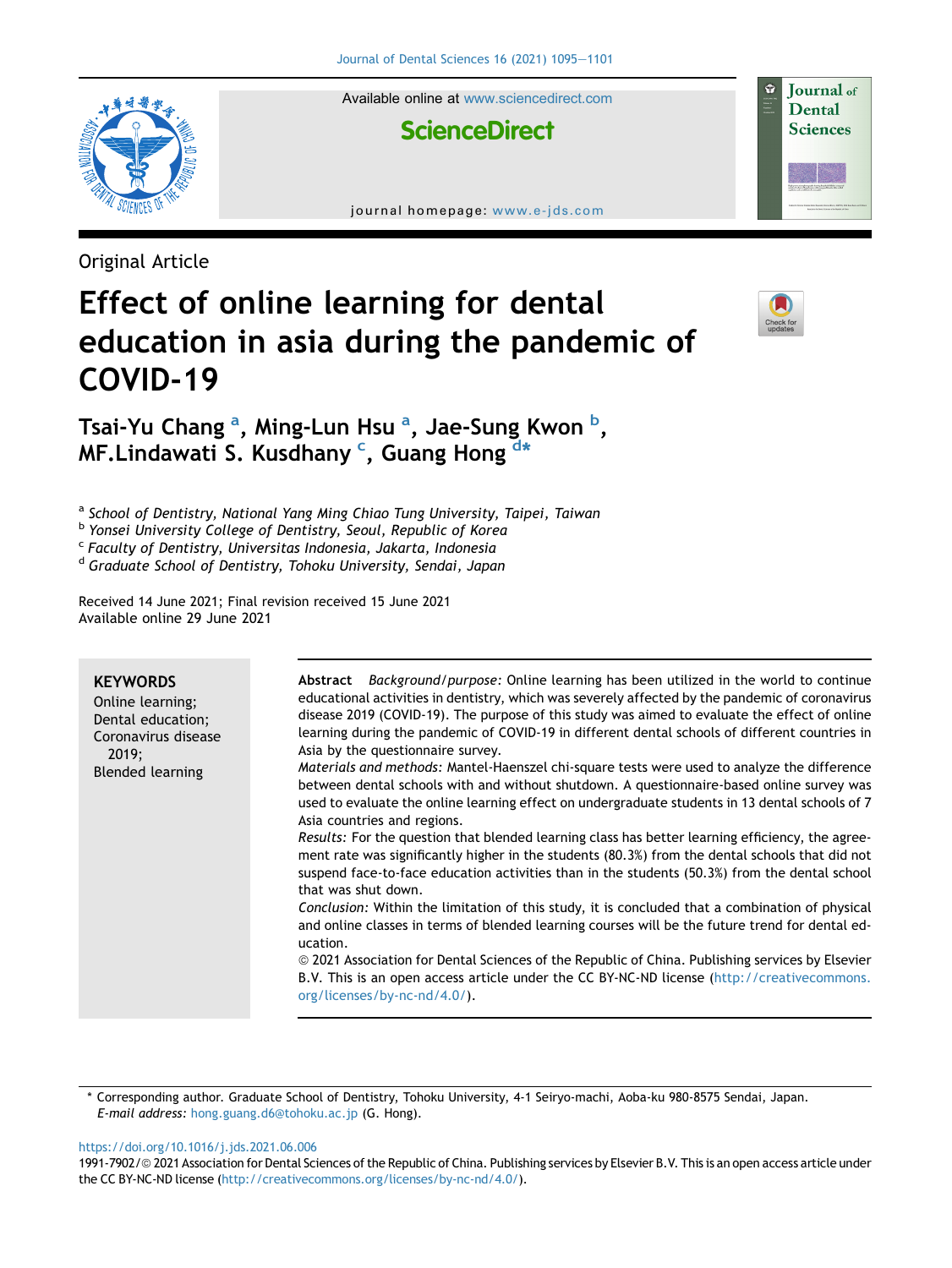#### Introduction

The pandemic of coronavirus disease 2019 (COVID-19) is a highly infectious disease that has a great impact not only on health but also violates economics and social activities global wide.<sup>[1,](#page-5-0)[2](#page-5-1)</sup> The route of spreading the virus is not only by means of direct contact but also can be transmitted by air droplets.<sup>[1,](#page-5-0)[3,](#page-5-2)[4](#page-5-3)</sup> This leads to an embarrassing situation for the government to make a last resort policy in terms of lockdown or isolation to limit the infection.<sup>[5](#page-5-4),[6](#page-5-5)</sup> It becomes the best choice of strategy to prevent the wide spread of the pandemic.<sup>7</sup> By means of lockdown or isolation, the social distance can be kept to prevent direct contact or aerosol contamination of human beings, thus the pandemic can be inhibited. But this strategy also possesses some adverse effects to limit social activities.<sup>[8](#page-5-7),[9](#page-5-8)</sup>

Dental education is composed mainly of three components: Lectures/tutorials and problem based learning (PBL) interactions, simulated training courses, and clinical skills training. $5$  These three components, especially for simulated training courses and clinical skills training require close contact of human beings in which social distance cannot be always maintained during the process of these three components. $6,8$  $6,8$  $6,8$  According to the experience and suggestion from the School of Stomatology at the Wuhan University, China, to ensure the protection of the students' health not only by reinforcing infection control protocols in the clinical practice but distance learnings in terms of online learning or e-learning are recommended to avoid crowding and spreading of the pandemic.<sup>6[,9](#page-5-8)</sup>

Online learning is defined as learning that use of information and communication technologies (ICTs). It has been utilized as an auxiliary teaching method for distance dental education since 1990.<sup>[10](#page-5-9)</sup> The incorporation of technologies has transformed teaching and learning process, by using online learning, the learning process can be conducted regardless of time and place.  $\frac{1}{11}-13$  $\frac{1}{11}-13$  $\frac{1}{11}-13$  $\frac{1}{11}-13$  Thus, the social distance which is the most important part during the pandemic can be maintained without hesitating the learning progress. Even though the main advantage of online learning during the pandemic is to maintain the learning process without violating the social distance, but it is high equipment, fa-cility, and technique-dependent learning mode.<sup>[14](#page-5-11)[,15](#page-5-12)</sup> The pieces of equipment and facility needed to conduct the learning process include laptops of both teacher and student, internet system, and technique to manipulate those digital devices. All of these factors can be influenced by the social-economic condition of the country and budget of the dental school and other factors like the motivation of both teacher and student.<sup>16,[17](#page-5-14)</sup>

Since the global outbreak of the novel coronavirus, the social lifestyle has been changed a lot. Many Dental Schools have shutdown the face-to-face education activities, and switched their education to online or blended learning mode to keep on the learning progress for those dental students.<sup>[5](#page-5-4)</sup> The learning efficiency of the online learning from the students' end can be influenced by some objective factors like equipment and facility of the online teaching and learning, technique to manipulate those digital facilities, and so on.  $18-21$  $18-21$  $18-21$  This is the first experiment for dental school to bring most of the education by online, and there

are still many unanswered concerns about the teaching effectiveness. However, this information is very important to ensure and improve the quality of dental education in the new normal society. The purpose of this survey is aimed to study the effect of online learning during the pandemic of COVID-19 in different dental schools of different countries in Asia. And additionally, to evaluate the differences in responses of students in dental schools that with and without shutdown of face-to-face education activities during the pandemic of COVID-19. The meaning of the shutdown of face-to-face education activities was based on the previous study.<sup>[5](#page-5-4)</sup>

# Materials and methods

A questionnaire-based online survey (Google form) was used to evaluate the online learning effect of undergraduate dental students in 13 dental schools of 7 Asia countries and regions ie: Hong Kong (China), China, Indonesia, Japan, Korea, Malaysia, Taiwan, and Thailand. It is composed of 23 structured questions and one open question regarding the comments of online learning. Elements of the questionnaire are illustrated in [Table 1](#page-2-0). The survey was approved by the Ethics Committee Tohoku University Graduate School of Dentistry, Japan (No. 2020-3-31) as the representative institution.

The link of questionnaire was mailed to 13 dental schools which were interested in the survey, then distributed to the students. The students can decide whether to participate in this survey of their own will. The name and other personal information of the participants were protected. All the questionnaire's design obligated the participants to answer all the questions to make sure that the returned electronic forms were all complete. Mantel-Haenszel chi-square tests were used to analyze the difference between dental schools with and without shut down. The statistical significance level was determined at  $p < 0.05$  (two-tailed).

#### Results

#### Effect of online learning during the pandemic of COVID-19

A total 510 students from 13 dental schools of 7 Asia countries and regions responded to the survey. The valid response was obtained from 495 students, and these were analyzed as the final data. Among them, 60.8% are female, while 39.2% are male. The grades of students were distributed from 1st to 6th year. Most of the students are 4th (20.4%) and 5th (33.1%) grade students. The results indicated that the 94.5% of the dental schools were conducted the educational activities by online classes during the COVID-19 pandemic. For those online classes, 50.5% were live classes, while 34.9% were pre-recorded online classes. 65.2% of the students answered that they will prepare in advance before an online class. 53.0% of the students were willing to accept the majority of ourses were conducted online mode. 65.7% of the students are willing to raise questions during an online class. 67.1% of the students accept a test by using an internet block system in terms of a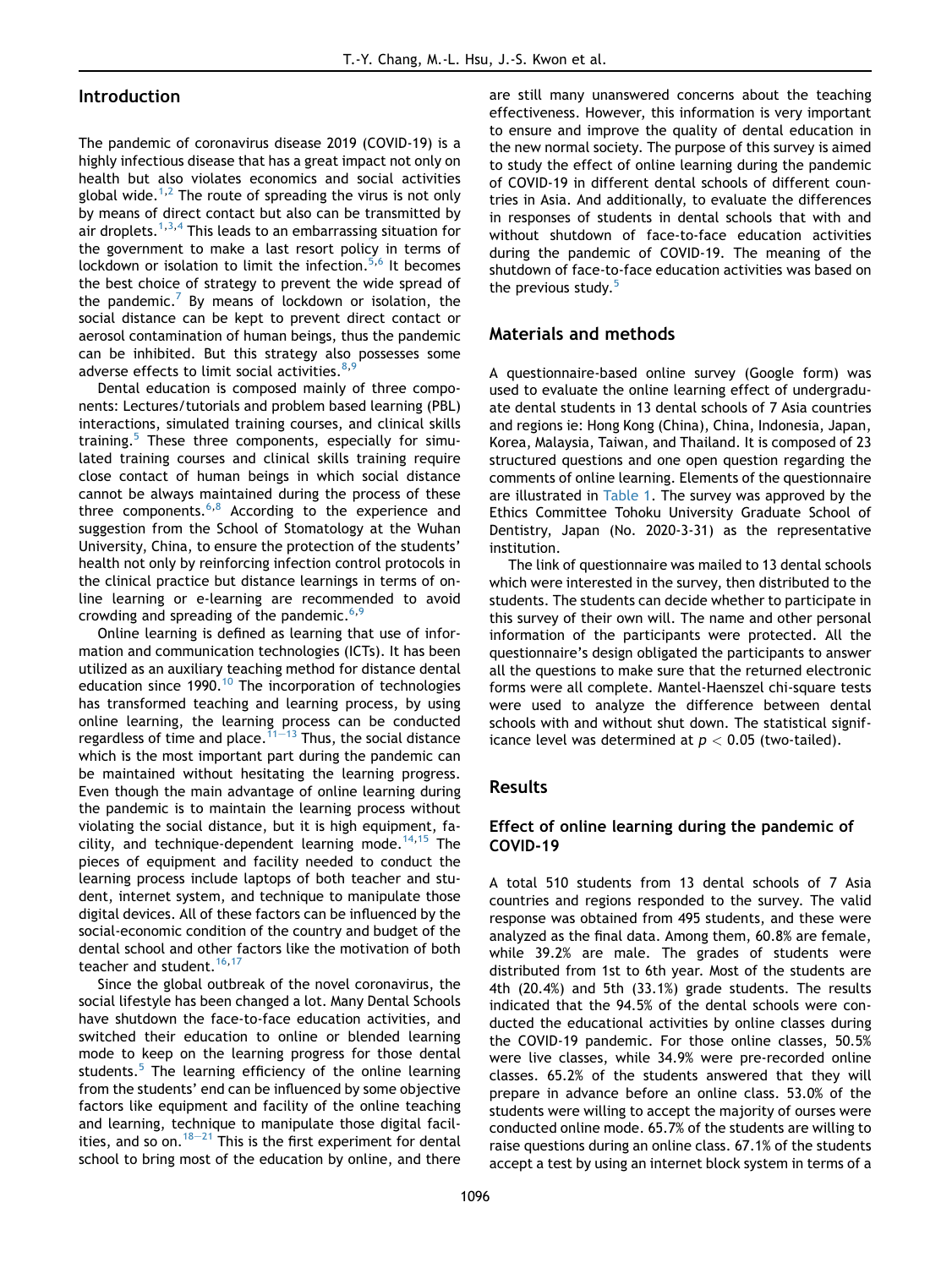<span id="page-2-0"></span>Table 1 Questionnaires.

| Questionnaires |                                                                                                                                                                                                   | Statistical analysis between<br>dental schools with and<br>without shut down |  |
|----------------|---------------------------------------------------------------------------------------------------------------------------------------------------------------------------------------------------|------------------------------------------------------------------------------|--|
| $\mathbf{1}$   | The name of the school                                                                                                                                                                            |                                                                              |  |
| $\mathbf{2}$   | What grade are you in?                                                                                                                                                                            |                                                                              |  |
| 3              | Gender                                                                                                                                                                                            |                                                                              |  |
| 4              | How many years of undergraduate education for dentistry do you have?                                                                                                                              |                                                                              |  |
| 5              | What is the percentage of classroom (lecture/tutorials and PBL interaction) in<br>undergraduate education?                                                                                        |                                                                              |  |
| 6              | What is the percentage of simulation training in undergraduate education?                                                                                                                         |                                                                              |  |
| 7              | What is the percentage of clinical skill training in undergraduate education?                                                                                                                     |                                                                              |  |
| 8              | Does your school offer the online classes during the COVID-19 pandemic?                                                                                                                           | Υ                                                                            |  |
| 9              | What would be the type(s) of online classes provided by your institute?                                                                                                                           | Y                                                                            |  |
| 10             | Do you make lecture materials preparation before an online class?                                                                                                                                 | Y                                                                            |  |
| 11             | In your opinion, what is the percentages of online classes in each semester is<br>acceptable during your learning process?                                                                        | $\mathsf{N}$                                                                 |  |
| 12             | Are you willing to raise question(s) during an online class?                                                                                                                                      | N                                                                            |  |
| 13             | Will you accept a test by using an internet block system after an online class?                                                                                                                   | Y                                                                            |  |
| 14             | For an online class, one must be familiar with computer operation. Do you<br>think that you have enough knowledge of computer operation to support your<br>online learning?                       | $\mathsf{N}$                                                                 |  |
| 15             | What will be the shortcoming, if all the learning courses are limited to be<br>online class because of some inevitable reason (ex: pandemic)?Please list in<br>the following                      |                                                                              |  |
| 16             | Do you prefer physical class or online class?                                                                                                                                                     | Υ                                                                            |  |
| 17             | Do you think which class has better learning efficiency?                                                                                                                                          | Y                                                                            |  |
| 18             | For the person who chose hybrid type for question 17, what percentage of<br>online class to be effective for a hybrid type course?                                                                | $\mathsf{N}$                                                                 |  |
| 19             | Which mode of class has higher tendency to distract you?                                                                                                                                          | Υ                                                                            |  |
| 20             | For those simulation training courses do you prefer an Online class or Physical<br>class?                                                                                                         | Y                                                                            |  |
| 21             | For those simulation training courses, do you think it will be helpful if students<br>can view the procedure in Online after or before a Physical class?                                          | N                                                                            |  |
| 22             | During the pandemic, many countries shut down the dental clinic and<br>internship learning in teaching hospital. Do you think it will induce adverse<br>effect on clinical skill training course? | Y                                                                            |  |
| 23             | During a pandemic do you think the clinical skill training course should be?                                                                                                                      | Υ                                                                            |  |

lockdown browser for an online examination. 78.7% of the students think they have enough knowledge for computer operation to support their online learning. 62.2% of the students prefer blended learning which is a combination of physical and online classes while the rest of 23.4% prefer physical class and 14.4% prefer online courses. 57.2% of the students think the blended learning method has better learning efficiency, 27.7% think the physical class has better learning efficiency while 15.1% think online classes have better learning efficiency. Among those students who chose the blended learning method to have better learning efficiency, 25.8% think if the percentage of the online class is 50% will be effective while 18.4% can accept more than 50% of the on-line class in a blended learning mode. 68.4% of the students think the online class has a higher tendency to distract them while 31.6% think they are easier to be distracted by physical class. For those simulation training courses, 69.5% of the students prefer the physical class,

while 23.4% prefer the blended learning. Only 7.1% of the students prefer the simulation training course to be conducted in online mode. 54.3% of the students think it will be helpful if students can view the procedure online before and after a physical simulation class. The rest of 33.5% of the students prefer to view it online before the physical simulation class. 92.7% of the students think the pandemic has an adverse effect on the clinical training in terms of internship. 79.2% of the students think the clinical skill training should be carried on with personal protective equipment (PPE) during the pandemic.

# Differences in responses of students in dental schools that with and without shutdown

Of the 13 dental schools, only one school was continuing face-to-face education activities, while the rest had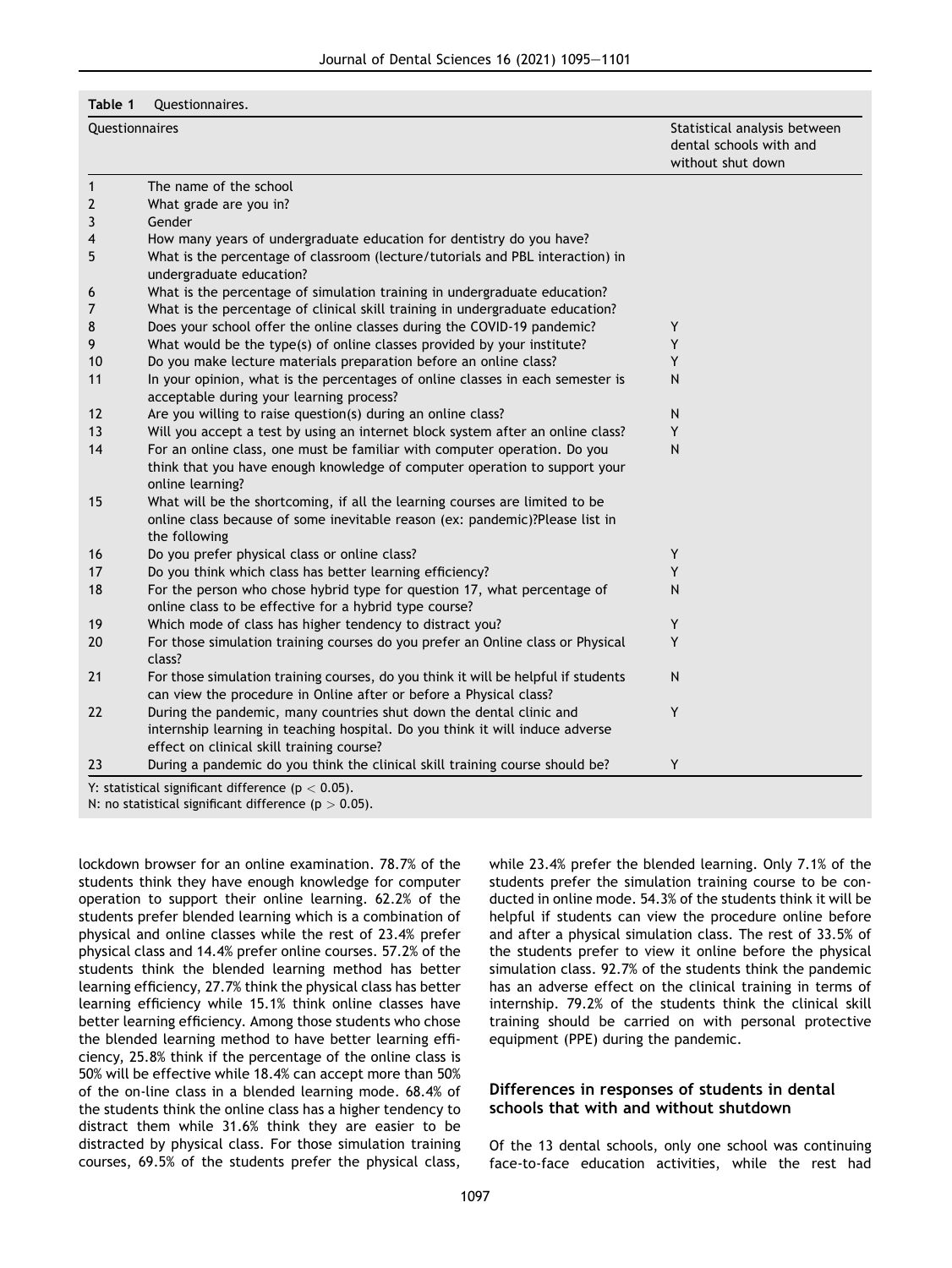shutdown face-to-face education activities. There were fewer online classes in the dental school that without shutdown of face-to-face education activities during the pandemic of COVID-19 (73.3%) than those dental schools with shutdown (98.0%). The difference was statistically significant ( $p < 0.05$ ) [\(Table 1\)](#page-2-0). The pre-recorded classes (55.6%) were significantly more than live courses (39.5%) in the types of online classes offered by dental schools that without shutdown of face-to-face education activities  $(p < 0.05)$  [\(Table 1\)](#page-2-0). It showed the exact opposite result (53.1% live courses and 34.7% pre-recorded classes) in the dental school that with shutdown of face-to-face education activities ( $p < 0.05$ ) [\(Table 1\)](#page-2-0).

It found that students from dental school that suspended face-to-face education activities (70.0%) prepared more in advance for online lecture than students from dental school that had not suspended face-to-face education activities (32.8%). There are significantly more percentage (78.7%) of the students from the dental schools without shut down than that of the students (68.1%) from dental schools with shut down, will accept a test by using an internet block system ( $p < 0.05$ ) ([Table 1\)](#page-2-0). The percentage of students who prefer blended learning classes were highest in dental schools without shut down (86.9%) than that with shut down (56.9%) (p < 0.05) [\(Table 1](#page-2-0)).

The percentage of students from dental school who answered that blended learning class has better learning efficiency was significantly higher in the dental school that without shut down (80.3%) than in the dental school that with shut down (50.3%) ( $p < 0.05$ ) ([Table 1\)](#page-2-0). The percentage of students from dental schools that with shut down (69.6%) was highest than students from dental schools without shut down (49.2%), think the on-line course has a higher tendency to be distracted ( $p < 0.05$ ) [\(Table 1\)](#page-2-0). The most of student from both dental school that with (63.7%) and without (62.3%) shutdown answered that prefer a physical class for simulation training.

There are highest percentage of students from dental schools without shut down (100%) than with shut down (91.7%), think the strategy of shut down will induce an adverse effect on the clinical skill training course ( $p < 0.05$ ) ([Table 1](#page-2-0)). The 76.7% of the students from dental schools with shutdown think the clinical skill training course should be carried on with PPE, and 96.7% of students from dental schools without shutdown think clinical skill training course should be carried on with PPE. There is a statistically significant difference ( $p < 0.05$ ) ([Table 1\)](#page-2-0).

The free comments from the students for the question of No. 15 can be summarized as 1. Difficult to raise questions in an online class. 2. Lack of clinical skill training course. 3. Lower down the learning motivation. 4. Lack of interaction among students. 5. The quality to connect internet is not always stable.

#### **Discussion**

The pandemic of COVID-19 has become a major public health challenge around the world.<sup>22-[24](#page-5-16)</sup> The World Health Organization announced that the outbreaks of the novel coronavirus have constituted a public health emergency of international concern. $2,9$  $2,9$  $2,9$  It becomes an infectious disease without boundaries among different countries.  $25-28$  $25-28$  $25-28$  Not only the health, mental, economics have suffered from this novel coronavirus but also the mode of social activities have been restricted due to its highly infectious character. $29-33$  $29-33$  $29-33$  Dental education which has been performed for many decades globally wide requires close contact with the human being in the past time.<sup>[22](#page-5-16)[,23](#page-5-19)</sup> Due to the characteristics of dental education, the risk of cross infection may be high between teachers and students as well as among students.[28,](#page-5-20)[34](#page-6-0) The mode of dental education should be revised to fit the requirement of epidemic prevention in terms of social distance. Online learning which has been advocated since 1990 becomes a proper method to fit the rigorous demand of social distance for dental education. $35-37$  $35-37$  $35-37$  But there is not a simple solution to a complicated problem in terms of a silver bullet solution to solve all these complicated demands for dental education. Thus it is worthwhile to study the effect of online learning in dental education to formulate a novel form of dental education in the New Normal Society.

This survey was organized by the Association for Dental Education, Asia Pacific, with Tohoku University (Japan) as the representative school to perform in 13 dental schools from 7 Asia countries and regions that are interesting to participate in this survey during the pandemic of COVID-19. All those students who participated in this survey were voluntary. More than half of the 495 valid responses were from 4th and 5th grade year students. The percentage of females (60.8%) was higher than males (39.2%). This may be due to there are more females' dental students nowadays in dental schools.  $38$ 

Most of those schools have experienced shutdown the educational activities during the pandemic of COVID-19 except dental schools in Taiwan. $5$  All the dental schools that participate this study, regardless of whether they were shut down or not, offered online course. While there are several papers related to online learning during the pandemic of COVID-19, $6 - 8$  there is no previous study to evaluate the various effects of online courses from the student side for those dental schools with and without shut down during the COVID-19 pandemic. In particular, there are no multinational studies.

There were more online classes offered by dental schools with shut down than that without shut down. This may be due to physical classes can be proceeded only in dental school without shut down.<sup>[5](#page-5-4)</sup> For those online courses in dental schools with shutting down, more courses were conducted live (51.7%) than pre-recorded courses (36.2%). This may be due to the shutdown strategy of some of the dental schools that were announced by the government unexpectedly. Online courses of dental education were not popular in Asia before the pandemic, and also pre-record courses may need more time to prepare. With the sudden onset of the pandemic, the demand for on-line courses become increasing due to the shutdown of dental schools, but it takes time for the dental school to prepare for those. Furthermore, the faculty may believe that live courses are more effective.

With or without shutdowns, both dental school students were found to have sufficient computer knowledge to support online learning, to be prepared for the online course, and actively asking questions during the online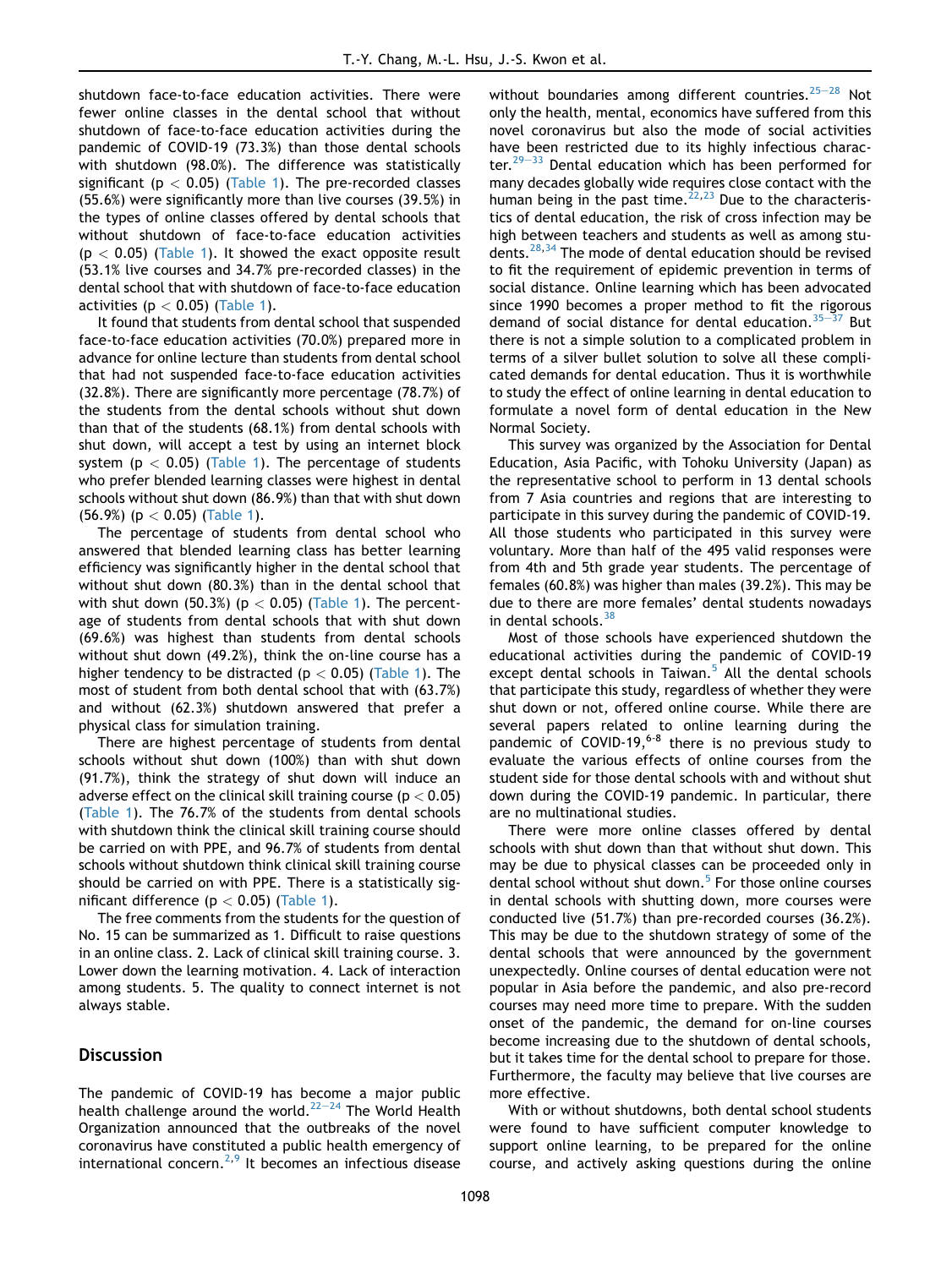classes. Additionally, they also think the percentage of online classes in a blended learning dental education can be up to 50%. This indicates competence and readiness on the part of the students to take online learning for dental education. And this also indicated that the dental students are accepted the online courses. However, the study of Amir et al. showed that more students felt lower learning satisfaction and more difficult communication either with instructors or with peer students in doing online learning. This means that internal factors of student readiness, time management, and difficulty to stay focused for a long online learning duration were highlighted as challenges.<sup>3</sup> Therefore, what percentage of online courses is appropriate and what percentage is appropriate for blended learning courses needs further research.

The students from dental schools with shut down are more likely accept exams using the internet block system, with results indicating that a higher percentage can accept more than 50% of the online class. However, many students reported that online classes have a higher tendency to distract them, therefore, the effectiveness of online classes and online exams must be thoroughly reviewed and clarified if they are to be used in the future.

With or without shutdowns, both dental school students prefer the blended learning of dental education which is composed of physical and online classes and think the blended learning method has better learning efficiency. Moreover, for those students from dental school without shut down, the percentage to distract students in the online class (49.2%) and physical class (50.9%) are almost equal. These results can be considered as an indication of the importance of physical classes (face-to-face classes). Due to the characteristics of dental education, face-to-face classes are mandatory. Especially in simulated training and clinical skill training, it is still difficult to switch to online with the current technology. This point also supported by the results of question 22, with many students answering that physical classes are preferred for simulated training courses. Having said that, it seems that a blended learning of learning may be the future trend, but the efficiency of the blended learning of dental education requires further study to prove its efficiency. For those simulated training courses, students from both dental schools with and without shut down think it will be helpful for learning if they can view the procedure online before and after a physical class. This is a good example of blended learning for simulated training courses in dental education. Based on this, to view the procedure online before and after the physical class is highly recommended for a simulated training course.

Most of the students think if internship clinical training is ceased during the pandemic, it will induce an adverse effect on dental education. But there are more percentage of students from dental schools without shut down than those with shutting down think clinical training course should be carried on with PPE. There are 22.9% of the students from dental school with shut down think the clinical skill training course should be shut down during the pandemic. This emphasized the importance to ensure the protection of students' health by reinforcing infection control protocols in the clinical skill training setting.<sup>[9](#page-5-8)</sup> It also revealed the real-world situation that PPE might be a

shortage in some dental schools during the pandemic. Otherwise, clinical skill training courses should be proceeded with PPE, to reduce the adverse effect of dental education during the pandemic. In order to continue dental education under the pandemic, COVID-19 guidelines are very important and useful that safely facilitate dental educational activities during the current pandemic.<sup>[21](#page-5-21)</sup>

Online learning is highly dependent on the information technologies which includes the facility, personal laptop, and stable internet system and skill for students to conduct on-line learning.<sup>[7,](#page-5-6)[11](#page-5-10),[12](#page-5-22)</sup> The results showed that most of the students are satisfied with their skill of computer manipulation. With the experience of online learning during the pandemic, it will promote the computer skill for the students. With the change of learning mode from the classroom to online, students can adapt it more quickly than senior teachers since students are more familiar with those computer productions. But the change may be difficult for those senior staff to adapt.<sup>[5](#page-5-4)</sup>

The experiences of this COVID-19 pandemic, it has emphasized the importance of improving the skill of computer science not only for students but also for teaching staff to enhance the facility of information technology for each institution of dental education. And the performance of instructors/teaching staff in charge of online learning also very important in stimulating students' attention. Special skills to communicate with students are essential since lack of personal contact may affect the communication between teacher and students. It is also mandatory to prepare in advance for this pandemic COVID-19 and a similar crisis that may occur in the future. We, as dental educator, researcher and dental professionals, must create a novel system to address the new normal society. There is a lot of work to be done, such as build and online lecture system, develop VR devices for online simulated training, create a blended learning education system, and develop an online exam system, etc to maintain the quality of education during and after the pandemic of COVID-19.

The survey was performed in 13 dental schools in 7 Asia countries and regions, with an amount of 495 dental students participated in this survey. This is the limitation of the study. To view the whole pictures of the effect more participants and more dental schools from more countries are needed for further study.

Within the limitation of this study, it is concluded that online classes have proceeded in all those dental schools that participated in this survey. Students are ready to take online classes. A combination of physical and online classes in terms of blended learning courses will be the future trend for dental education. However, the most important thing is to ensure the quality of education in order to meet the minimum requirements of universities and national accreditation authorities, no matter what method is used.

# Declaration of competing interest

The authors have no conflicts of interest relevant to this article.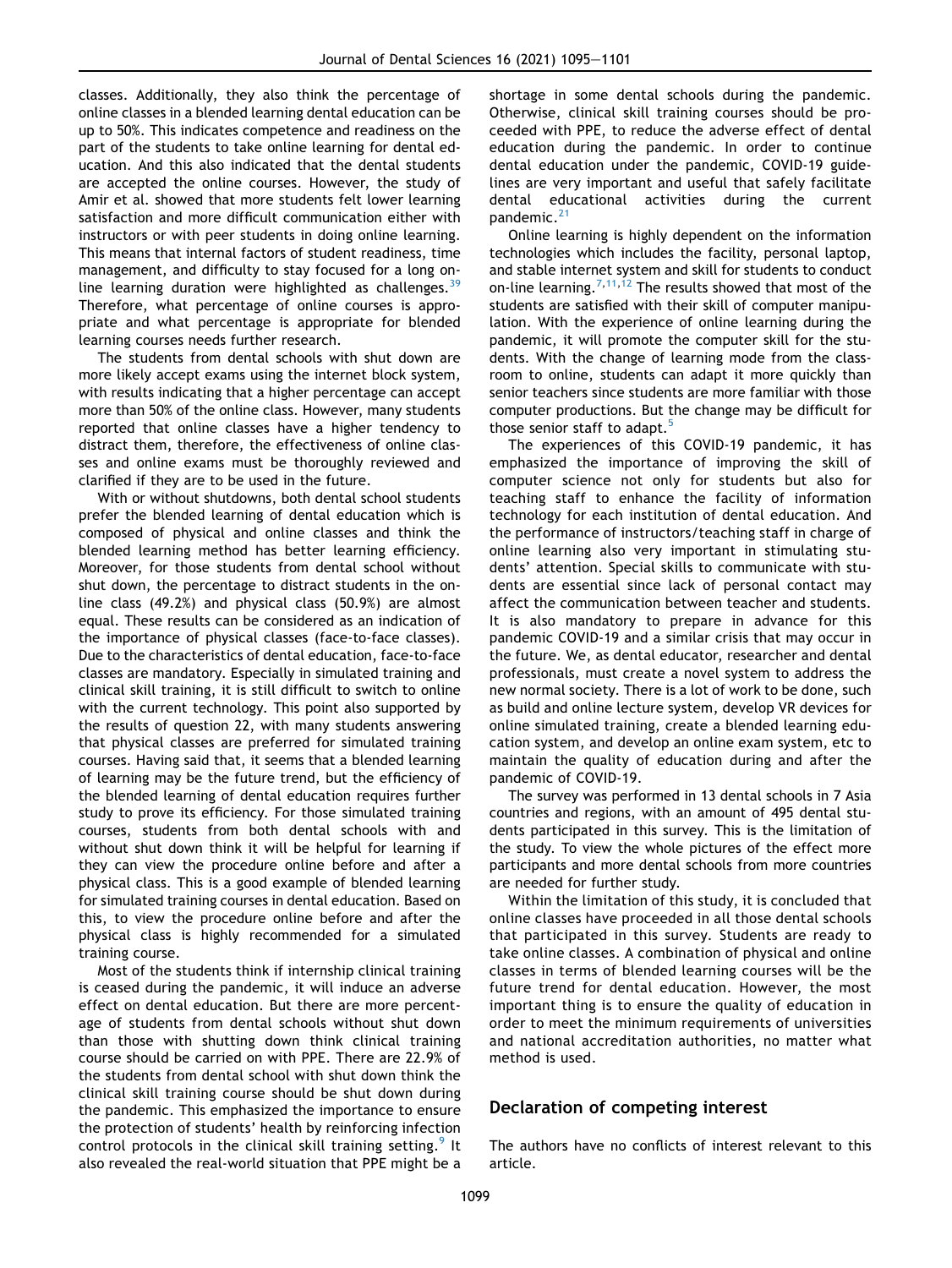#### Acknowledgments

The authors wish to thank all of those dental educators from different dental schools of different countries, i.e., Dr. Agung Sosiawan, Airlangga University, Indonesia; Dr. Narumanas Korwanich, Chiang Mai University, Thailand; Dr. Supachai Chuenjitwongsa and Dr. Auychai Prim, Chulalongkorn University, Thailand; Dr. Seow Liang Lin, International Medical University, Malaysia; Dr. Nobuhiro Takahashi, Tohoku University, Japan; Dr. Masahiro Nishimura, Kagoshima University, Japan; Dr. Hiroshi Murata, Nagasaki University, Japan; Dr. Yang Cheng-Chieh, National Yang Ming Chiao Tung University, Taiwan; Dr. Samroeng In-glam and Dr. Prathip Phantumvanit, Thammasat University, Thailand; Dr. Thomas F. Flemmig, The University of Hong Kong, China; Dr. M F Lindawati S Kusdhany, Universitas Indonesia, Indonesia; Dr. Zhuan Bian, Wuhan University, China, Dr. Jae-Sung Kwon, Yonsei University, Korea; who have contributed to this survey. The authors appreciate Dr. Po-Yen Lin and Dr. Chia-Yu Lin for their assistance in statistical analysis. This research is partially granted by the Project of " Promoting of new southbound oral health training and collaborative platform, M09B4426", Ministry of Health and Welfare, Taiwan.

# References

- <span id="page-5-0"></span>1. [Lai CC, Shih TP, Ko WC, Tang HJ, Hsueh PR. Severe acute](http://refhub.elsevier.com/S1991-7902(21)00117-3/sref1) [respiratory syndrome coronavirus 2 \(SARS-CoV-2\) and corona](http://refhub.elsevier.com/S1991-7902(21)00117-3/sref1) [virus disease-2019 \(COVID-19\): the epidemic and the chal](http://refhub.elsevier.com/S1991-7902(21)00117-3/sref1)lenges. [Int J Antimicrob Agents](http://refhub.elsevier.com/S1991-7902(21)00117-3/sref1) 2020;55:105924.
- <span id="page-5-1"></span>2. WHO. Coronavirus disease (COVID-2019). situation reports, 2020. Accessed, [https://www.who.int/emergencies/diseases/](https://www.who.int/emergencies/diseases/novel-coronavirus-2019/situation-reports) [novel-coronavirus-2019/situation-reports.](https://www.who.int/emergencies/diseases/novel-coronavirus-2019/situation-reports) [Accessed 11 April 2020].
- <span id="page-5-2"></span>3. [Song F, Shi N, Shan F, et al. Emerging 2019 novel coronavirus](http://refhub.elsevier.com/S1991-7902(21)00117-3/sref3) [\(2019- nCoV\) pneumonia.](http://refhub.elsevier.com/S1991-7902(21)00117-3/sref3) Radiology 2020;295:210-[7.](http://refhub.elsevier.com/S1991-7902(21)00117-3/sref3)
- <span id="page-5-3"></span>4. [Izzetti R, Nisi M, Gabriele M, Graziani F. COVID-19 transmission](http://refhub.elsevier.com/S1991-7902(21)00117-3/sref4) [in dental practice: brief review of preventive measures in Italy.](http://refhub.elsevier.com/S1991-7902(21)00117-3/sref4) J Dent Res [2020;99:1030](http://refhub.elsevier.com/S1991-7902(21)00117-3/sref4)-[8](http://refhub.elsevier.com/S1991-7902(21)00117-3/sref4).
- <span id="page-5-4"></span>5. [Chang TY, Hong G, Paganelli C, et al. Innovation of dental](http://refhub.elsevier.com/S1991-7902(21)00117-3/sref5) [education during COVID-19 pandemic.](http://refhub.elsevier.com/S1991-7902(21)00117-3/sref5) J Dent Sci 2021;16:  $15 - 20.$  $15 - 20.$  $15 - 20.$
- <span id="page-5-5"></span>6. [Chavarria-Bolanos D, Gomez-Fernandez A, Dittel-Jimenez C,](http://refhub.elsevier.com/S1991-7902(21)00117-3/sref6) [et al. E-learning in dental schools in the times of COVID-19: a](http://refhub.elsevier.com/S1991-7902(21)00117-3/sref6) [review and analysis of an educational resource in times of the](http://refhub.elsevier.com/S1991-7902(21)00117-3/sref6) COVID-19 pandemic. [ODOVTOS-Int J Dental Sc](http://refhub.elsevier.com/S1991-7902(21)00117-3/sref6) 2020;22-[3:](http://refhub.elsevier.com/S1991-7902(21)00117-3/sref6)  $69 - 86.$  $69 - 86.$  $69 - 86.$
- <span id="page-5-6"></span>7. [Al-Taweel FB, Abdulkareem AA, Gul SS, Alshami ML. Evaluation](http://refhub.elsevier.com/S1991-7902(21)00117-3/sref7) [of technology-based learning by dental students during the](http://refhub.elsevier.com/S1991-7902(21)00117-3/sref7) [pandemic outbreak of coronavirus disease 2019.](http://refhub.elsevier.com/S1991-7902(21)00117-3/sref7) Eur J Dent Educ [2021;25:183](http://refhub.elsevier.com/S1991-7902(21)00117-3/sref7)-[90](http://refhub.elsevier.com/S1991-7902(21)00117-3/sref7).
- <span id="page-5-7"></span>8. [Ammar N, Aly NM, Folayan MO, et al. Knowledge of dental](http://refhub.elsevier.com/S1991-7902(21)00117-3/sref8) [academics about the COVID-19 pandemic: a multi-country on](http://refhub.elsevier.com/S1991-7902(21)00117-3/sref8)line survey. [BMC Med Educ](http://refhub.elsevier.com/S1991-7902(21)00117-3/sref8) 2020;20:399.
- <span id="page-5-8"></span>9. [Meng L, Hua F, Bian Z. Coronavirus Disease 2019 \(COVID-19\):](http://refhub.elsevier.com/S1991-7902(21)00117-3/sref9) [emerging and future challenges for dental and oral medicine.](http://refhub.elsevier.com/S1991-7902(21)00117-3/sref9) J Dent Res [2020;99:481](http://refhub.elsevier.com/S1991-7902(21)00117-3/sref9)-[7.](http://refhub.elsevier.com/S1991-7902(21)00117-3/sref9)
- <span id="page-5-9"></span>10. [Beaudoin M. The instructor's changing role in distance educa-](http://refhub.elsevier.com/S1991-7902(21)00117-3/sref10)tion. AJDE [1990;4:21](http://refhub.elsevier.com/S1991-7902(21)00117-3/sref10)-[9](http://refhub.elsevier.com/S1991-7902(21)00117-3/sref10).
- <span id="page-5-10"></span>11. [Inquimbert C, Tramini P, Romieu O, Giraudeau N. Pedagogical](http://refhub.elsevier.com/S1991-7902(21)00117-3/sref11) [evaluation of digital technology to enhance dental student](http://refhub.elsevier.com/S1991-7902(21)00117-3/sref11) learning. [Eur J Dermatol](http://refhub.elsevier.com/S1991-7902(21)00117-3/sref11) 2019;13:53-[7](http://refhub.elsevier.com/S1991-7902(21)00117-3/sref11).
- <span id="page-5-22"></span>12. [Krasna M, Bratina T. E-learning materials for social science](http://refhub.elsevier.com/S1991-7902(21)00117-3/sref12) students. [Probl Educ 21st Century](http://refhub.elsevier.com/S1991-7902(21)00117-3/sref12) 2014;61:77-[87](http://refhub.elsevier.com/S1991-7902(21)00117-3/sref12).
- 13. [Regmi K, Jones L. A systematic review of the factors](http://refhub.elsevier.com/S1991-7902(21)00117-3/sref13)  $-$  [en](http://refhub.elsevier.com/S1991-7902(21)00117-3/sref13)[ablers and barriers](http://refhub.elsevier.com/S1991-7902(21)00117-3/sref13)  $-$  [affecting e-learning in health sciences](http://refhub.elsevier.com/S1991-7902(21)00117-3/sref13) education. [BMC Med Educ](http://refhub.elsevier.com/S1991-7902(21)00117-3/sref13) 2020;20:91.
- <span id="page-5-11"></span>14. [Khalaf K, El-Kishawi M, Moufti MA, et al. Introducing a](http://refhub.elsevier.com/S1991-7902(21)00117-3/sref14) [comprehensive high-stake online exam to final-year dental](http://refhub.elsevier.com/S1991-7902(21)00117-3/sref14) [students during the COVID-19 pandemic and evaluation of its](http://refhub.elsevier.com/S1991-7902(21)00117-3/sref14) effectiveness. [Med Educ Online](http://refhub.elsevier.com/S1991-7902(21)00117-3/sref14) 2020;25:1-[10.](http://refhub.elsevier.com/S1991-7902(21)00117-3/sref14)
- <span id="page-5-12"></span>15. Hattar S, AlHadidi A, Sawair FA, et al. Impact of COVID-19 pandemic on dental academia. Students' experience in online education and expectations for a predictable practice. Phycology 2020. [https://www.researchsquare.com/article/rs-](https://www.researchsquare.com/article/rs-54480/v1.%202020)[54480/v1. 2020](https://www.researchsquare.com/article/rs-54480/v1.%202020).
- <span id="page-5-13"></span>16. [Singal A, Bansal A, Chaudhary P, et al. Anatomy education of](http://refhub.elsevier.com/S1991-7902(21)00117-3/sref16) [medical and dental students during COVID-19 pandemic: a re-](http://refhub.elsevier.com/S1991-7902(21)00117-3/sref16)ality check. [Surg Radiol Anat](http://refhub.elsevier.com/S1991-7902(21)00117-3/sref16)  $2020;18:1-7$  $2020;18:1-7$ .
- <span id="page-5-14"></span>17. [Brumini G, Spalj S, Mavrinac M, et al. Attitudes towards e](http://refhub.elsevier.com/S1991-7902(21)00117-3/sref17)[learning amongst dental students at the universities in Croatia.](http://refhub.elsevier.com/S1991-7902(21)00117-3/sref17) [Eur J Dent Educ](http://refhub.elsevier.com/S1991-7902(21)00117-3/sref17) 2014;18:15-[23.](http://refhub.elsevier.com/S1991-7902(21)00117-3/sref17)
- <span id="page-5-15"></span>18. [Mehta S, Clarke F, Fleming PS. An assessment of student ex](http://refhub.elsevier.com/S1991-7902(21)00117-3/sref18)[periences and learning based on a novel undergraduate e](http://refhub.elsevier.com/S1991-7902(21)00117-3/sref18)[learning resource.](http://refhub.elsevier.com/S1991-7902(21)00117-3/sref18) Br Dent J 201[6](http://refhub.elsevier.com/S1991-7902(21)00117-3/sref18); 221:131-6.
- 19. [Towers A, Field J, Stokes C, et al. A scoping review of the use](http://refhub.elsevier.com/S1991-7902(21)00117-3/sref19) [and application of virtual reality in pre-clinical dental educa-](http://refhub.elsevier.com/S1991-7902(21)00117-3/sref19)tion. Br Dent J [2019;226:358](http://refhub.elsevier.com/S1991-7902(21)00117-3/sref19)-[66](http://refhub.elsevier.com/S1991-7902(21)00117-3/sref19).
- 20. [Frehywot S, Vovides Y, Talib Z, et al. E-learning in medical](http://refhub.elsevier.com/S1991-7902(21)00117-3/sref20) [education in resource constrained low- and middle-income](http://refhub.elsevier.com/S1991-7902(21)00117-3/sref20) countries. [Hum Resour Health](http://refhub.elsevier.com/S1991-7902(21)00117-3/sref20) 2013:11:1-[15.](http://refhub.elsevier.com/S1991-7902(21)00117-3/sref20)
- <span id="page-5-21"></span>21. [Hong G, Chang TY, Terry A, et al. Guidelines for innovation in](http://refhub.elsevier.com/S1991-7902(21)00117-3/sref21) [dental education during the coronavirus disease 2019](http://refhub.elsevier.com/S1991-7902(21)00117-3/sref21) pandemic. J Oral Sci [2021;63:107](http://refhub.elsevier.com/S1991-7902(21)00117-3/sref21)-[10](http://refhub.elsevier.com/S1991-7902(21)00117-3/sref21).
- <span id="page-5-16"></span>22. [Ather A, Patel B, Ruparel NB, et al. Coronavirus disease 19](http://refhub.elsevier.com/S1991-7902(21)00117-3/sref22) [\(COVID-19\): implications for clinical dental care.](http://refhub.elsevier.com/S1991-7902(21)00117-3/sref22) J Endod [2020;46:584](http://refhub.elsevier.com/S1991-7902(21)00117-3/sref22)-[95](http://refhub.elsevier.com/S1991-7902(21)00117-3/sref22).
- <span id="page-5-19"></span>23. [Peng X, Xu X, Li Y, et al. Transmission routes of 2019-nCoV and](http://refhub.elsevier.com/S1991-7902(21)00117-3/sref23) [controls in dental practice.](http://refhub.elsevier.com/S1991-7902(21)00117-3/sref23) Int J Oral Sci 2020;12:9.
- 24. [Huang C, Wang Y, Li X, et al. Clinical features of patients](http://refhub.elsevier.com/S1991-7902(21)00117-3/sref24) [infected with 2019 novel coronavirus in Wuhan, China.](http://refhub.elsevier.com/S1991-7902(21)00117-3/sref24) Lancet 2020:395:497-[506](http://refhub.elsevier.com/S1991-7902(21)00117-3/sref24).
- <span id="page-5-17"></span>25. [Kampf G, Todt D, Pfaender S, et al. Persistence of coronavi](http://refhub.elsevier.com/S1991-7902(21)00117-3/sref25)[ruses on inanimate surfaces and its inactivation with biocidal](http://refhub.elsevier.com/S1991-7902(21)00117-3/sref25) agents. [J Hosp Infect](http://refhub.elsevier.com/S1991-7902(21)00117-3/sref25) 2020;104:246-[51.](http://refhub.elsevier.com/S1991-7902(21)00117-3/sref25)
- 26. [Quinn B, Field J, Gorter R, et al. COVID-19: the immediate](http://refhub.elsevier.com/S1991-7902(21)00117-3/sref26) [response of European academic dental institutions and future](http://refhub.elsevier.com/S1991-7902(21)00117-3/sref26) [implications for dental education.](http://refhub.elsevier.com/S1991-7902(21)00117-3/sref26) Eur J Dent Educ 2020:1-[4](http://refhub.elsevier.com/S1991-7902(21)00117-3/sref26).
- 27. [Chan JF, Yuan S, Kok KH, et al. A familial cluster of pneumonia](http://refhub.elsevier.com/S1991-7902(21)00117-3/sref27) [associated with the 2019 novel coronavirus indicating person](http://refhub.elsevier.com/S1991-7902(21)00117-3/sref27)[to-person transmission: a study of a family cluster.](http://refhub.elsevier.com/S1991-7902(21)00117-3/sref27) Lancet [2020;395:514](http://refhub.elsevier.com/S1991-7902(21)00117-3/sref27)-[23.](http://refhub.elsevier.com/S1991-7902(21)00117-3/sref27)
- <span id="page-5-20"></span>28. [Lu R, Zhao X, Li J, et al. Genomic characterisation and](http://refhub.elsevier.com/S1991-7902(21)00117-3/sref28) [epidemiology of 2019 novel coronavirus: implications for virus](http://refhub.elsevier.com/S1991-7902(21)00117-3/sref28) [origins and receptor binding.](http://refhub.elsevier.com/S1991-7902(21)00117-3/sref28) Lancet 2020;395:565-[74](http://refhub.elsevier.com/S1991-7902(21)00117-3/sref28).
- <span id="page-5-18"></span>29. [Iyer P, Aziz K, Ojcius DM. Impact of COVID-19 on dental edu](http://refhub.elsevier.com/S1991-7902(21)00117-3/sref29)[cation in the United States.](http://refhub.elsevier.com/S1991-7902(21)00117-3/sref29) J Dent Educ  $2020:1-5$  $2020:1-5$ .
- 30. [Samaranayake LP, Peiris M. Severe acute respiratory syndrome](http://refhub.elsevier.com/S1991-7902(21)00117-3/sref30) [and dentistry: a retrospective view.](http://refhub.elsevier.com/S1991-7902(21)00117-3/sref30) J Am Dent Assoc 2004;135:  $1292 - 302$  $1292 - 302$  $1292 - 302$
- 31. [Albuha Al-Mussawi RM, Farid F.](http://refhub.elsevier.com/S1991-7902(21)00117-3/sref31) Computer-based technolo[gies in dentistry: types and applications.](http://refhub.elsevier.com/S1991-7902(21)00117-3/sref31) J Dent 2016;13:  $215 - 22.$  $215 - 22.$  $215 - 22.$  $215 - 22.$